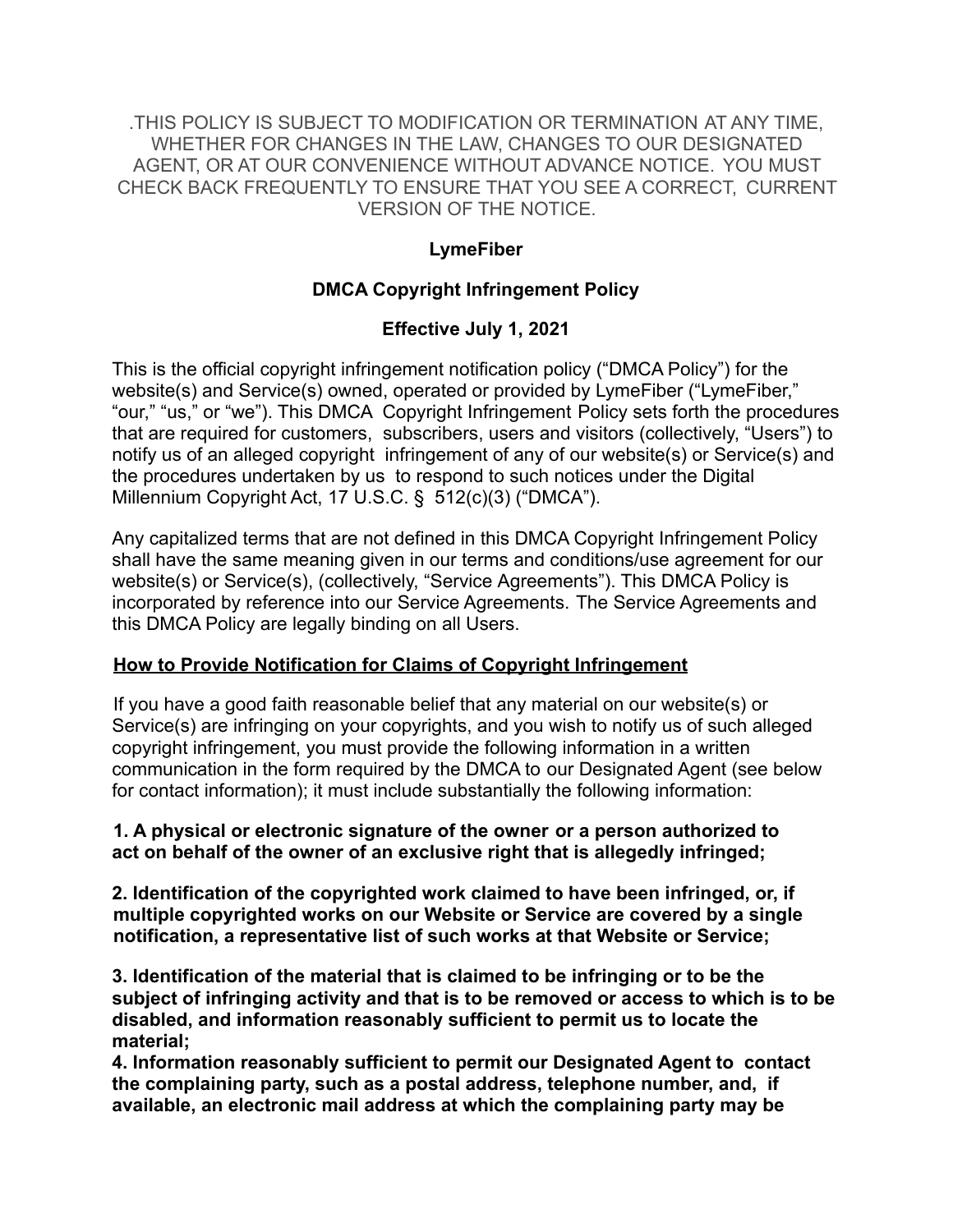**contacted;**

**5. The statement that the complaining party has a good faith belief that use of the material in the manner complained of is not authorized by the copyright owner, its agent, or the law; and**

**6. A statement that the information in the notification is accurate and under penalty of perjury, that the complaining party is the owner or is authorized to act on behalf of the owner of an exclusive right that is allegedly infringed.**

#### **You may contact our Designated Agent for Notification of Claimed Copyright Infringement at:**

Name of Service Provider: ValleyNet

Name of Designated Agent: Executive Director

Postal Address: *P.O. Box 323,* South Royalton, VT 05068

Telephone Number: 603-795-0915

Email Address: DMCAgent@valley.net

**If you send your claim via email, you must put "DMCA Infringement Notification" in the subject line of the email**. The above address is intended only for notifications and any related correspondence regarding claims of copyright infringement for the Service(s) or website(s) under this DMCA Policy. Correspondence pertaining to other matters will not receive a response if sent to the above contact information.

We will remove or disable access to any posted material for which we have received a notice of claimed copyright infringement in substantial conformance with the DMCA. United States law provides significant penalties for submitting a false or fraudulent claim of copyright infringement.

**WE CAUTION YOU THAT IF YOU KNOWINGLY MISREPRESENT THAT ONLINE MATERIAL IS INFRINGING, YOU MAY BE SUBJECT TO SEVERE CIVIL PENALTIES. THESE INCLUDE MONETARY DAMAGES, COURT COSTS, AND ATTORNEY'S FEES INCURRED BY US, BY ANY COPYRIGHT OWNER, OR BY ANY COPYRIGHT OWNER'S LICENSEE THAT IS INJURED AS A RESULT OF OUR RELYING UPON YOUR MISREPRESENTATION. YOU MAY ALSO BE SUBJECT TO CRIMINAL PROSECUTION FOR PERJURY.**

If we have an accurate postal mail or email address, we will also send a notification to the User who posted the material informing the User that the material was removed or access to it was blocked because of claimed copyright infringement. The User has a right to send us a counter-notice challenging our removal of the User's material, or disabling his/her access to the website or Service as described below.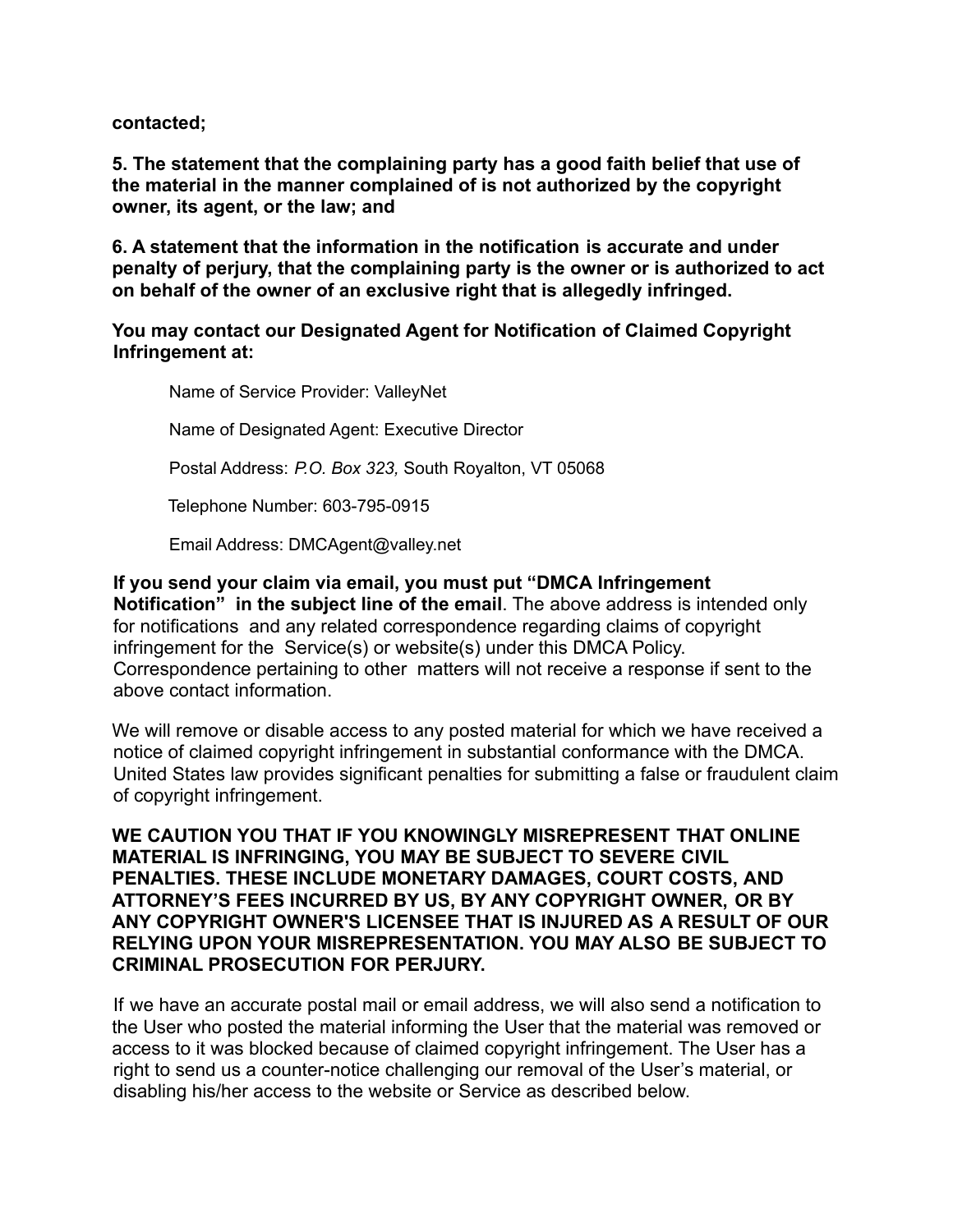We will terminate the privileges, subscription, membership, and/or account of any User who repeatedly uses our website(s) or Service(s) to unlawfully transmit, download, upload, broadcast, stream or post copyrighted material without a license, express consent, valid defense or fair use exemption to do so. Please see the "Repeat Infringer Policy" below.

# **Repeat Infringer Policy**

Under certain circumstances we will terminate the privileges, account(s) and/or membership of Users that are repeat infringers. A person does not have to be found guilty of copyright infringement in a court to be deemed a repeat infringer. We will review the circumstances of each situation and the decision to terminate will be at the sole discretion of our Designated Agent based on the frequency and number of complaints against that User. Generally, we will terminate a User's account, membership, or subscription when that User has been notified for 3 complaints/violations over a period of  $\qquad$  4 months but no more than  $\qquad$  4 notices over a period of 12 months. However, we reserve the right to terminate a User at any time as we deem appropriate based on the circumstances of the User's actions. A complaint/violation will not be assessed against the User if the User has filed a counter notice of infringement, and there are no further legal actions from the copyright owner or owner's agent.

Each User understands, acknowledges, and agrees that if his or her account, membership or subscription is terminated pursuant to this DMCA Policy, the User will not attempt to establish a new account, membership or subscription under any name, real or assumed. The User further understands, acknowledges, and agrees that by opening a new account, membership or subscription after being terminated pursuant to this DMCA Policy, he/she will have violated this DMCA Policy and Service Agreements and shall indemnify and hold us harmless for any and all liability that we may incur.

### **How to Appeal the Removal of Material with a Counter-Notice If You Believe the Content Was Not Infringing**

If you are a User who posted material that was removed in response to a notice of infringement or your access to our website(s) or Service(s) were disabled and you believe that such material was removed or disabled actions were due to a mistake or misidentification, you may request that we restore the posting or cease blocking access to the material by sending us a written communication via postal mail, email, or facsimile to our Designated Agent for receiving notices of infringement. (See above for our Designated Agent's contact information). This counter-notice must include substantially the following information:

**1. A physical or electronic signature of the User of the Website or Service; 2. Identification of the material that has been removed or to which access has been disabled and the location on our Website or Service at which the material appeared before it was removed or access to it was disabled.**